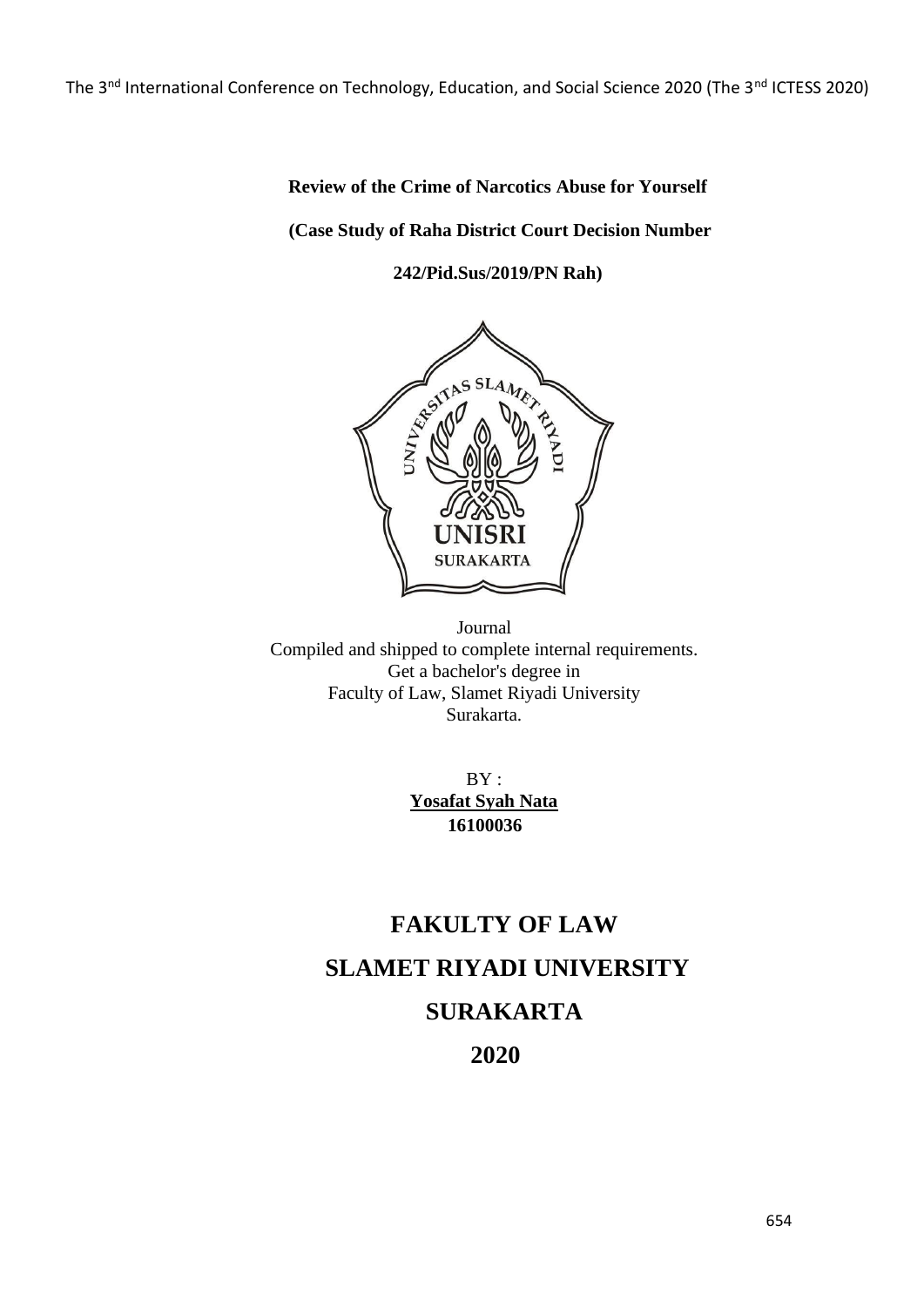The 3<sup>nd</sup> International Conference on Technology, Education, and Social Science 2020 (The 3<sup>nd</sup> ICTESS 2020)

### **ABSTRAK**

Penelitian ini bertujuan untuk mengetahui dasar pertimbangan hakim dan akibat hukum tindak pidana terhadap penyalahgunaan narkotika bagi diri sendiri.

Metode Penelitian ini dalam penulisan skripsi ini menggunakan jenis penelitian normatif, yaitu dilakukan dengan cara mengkaji data sekunder, yang meliputi bahan hukum primer, bahan hukum sekunder, dan bahan hukum tersier. Sifat penelitian deskriptif, yaitu mendiskripkan mengenai dasar pertimbangan hakim dan akibat hukum pidana terhadap penyalahgunaan narkotika bagi diri sendiri.

Berdasarkan hasil analisis fakta dan data yang diperoleh, maka penulis mengambil kesimpulan antara lain : 1) Pertimbangan Hakim dalam perkara ini melihat unsur-unsur dari 3 (Tiga) dakwaan penuntut umum yaitu dakwaan Primer yaitu unsur-unsur Pasal 114 ayat (1). Dakwaan subsidair yaitu unsur-unsur Pasal 112 ayat (1) dan dakwaan lebih subsidair yaitu unsur-unsur Pasal 127 ayat (1) huruf a Undang Undang Nomor 35 Tahun 2009 tentang Narkotika. 2) Akibat hukum dari perbuatan terdakwa ialah rehabilitasi di Balai Rehabilitasi BNN selama 3 – 6 bulan.

**Kata kunci : Tindak Pidana, Narkotika, Diri Sendiri**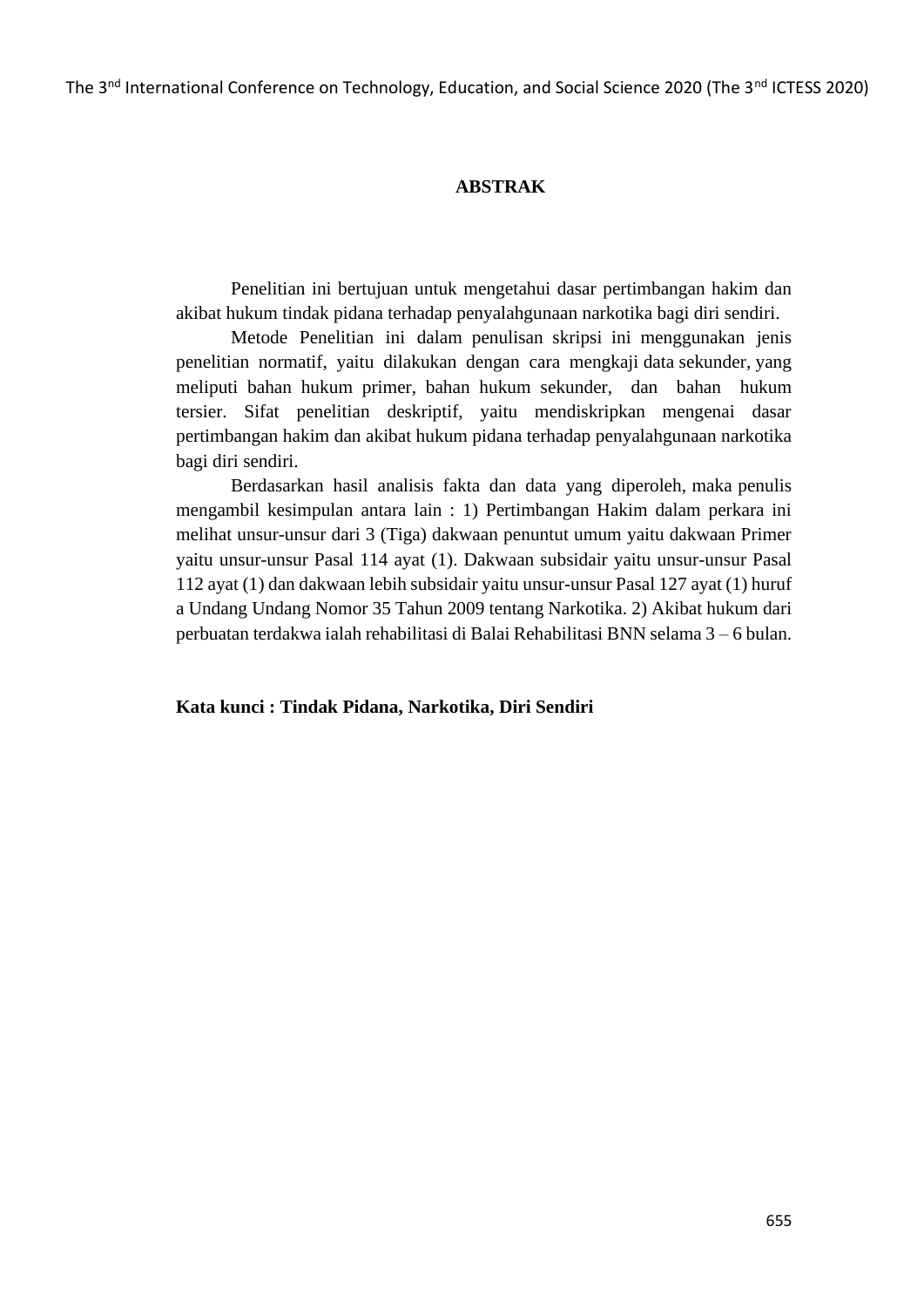The 3<sup>nd</sup> International Conference on Technology, Education, and Social Science 2020 (The 3<sup>nd</sup> ICTESS 2020)

### **ABSTRACT**

*This study aims to determine the basis for judges' considerations and the legal consequences of criminal acts against narcotics abuse for oneself.*

*This research method in writing this thesis uses a type of normative research, which is carried out by reviewing secondary data, which includes primary legal materials, secondary legal materials, and tertiary legal materials. The nature of the descriptive research, namely describing the basis for judges' considerations and the consequences of criminal law on narcotics abuse for oneself.*

*Based on the results of the analysis of facts and data obtained, the authors draw conclusions, among others: 1) The Judge's consideration in this case saw the elements of the 3 (three) charges of the public prosecutor, namely the Primary indictment, namely the elements of Article 114 paragraph (1) of the Law. The subsidiary indictment is the elements of Article 112 paragraph (1), and the more subsidial indictment is the elements of Article 127 paragraph (1) letter a of Law Number 35 of 2009 concerning Narcotics. 2) The legal consequence of the defendant's actions is rehabilitation at the BNN Rehabilitation Center for 3 - 6 months*.

*Keywords: Crime, Narcotics, Self*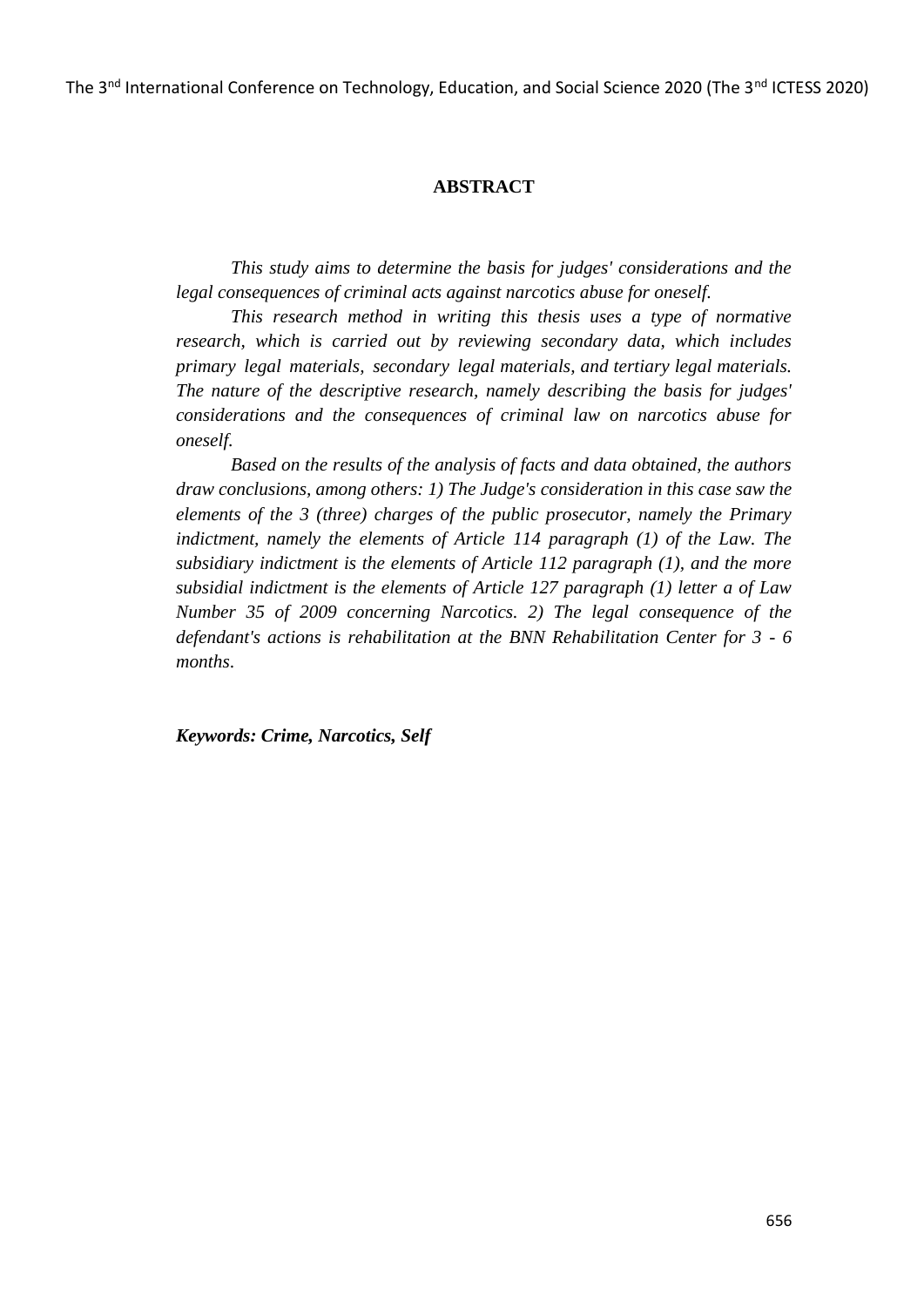### **A. Background**

Original medicines are only used as a means of religious rituals and, besides that, they are also used for medicine, the first type of medicine used at the beginning was opium or commonly known as Madat or opium. However, with the growth of age, drugs that are used for negative things in the world of narcotic drugs are widely used specifically in the anesthetic process before the patient is operated. In addition to the development of time too, the person who starts off on drugs turns into a difficult addict, regardless of the addiction. Basically, the flow of narcotics in Indonesia is given a legal aspect that is valid for its existence. The law prohibits only the miraculous use of drugs without the permission of the law concerned.<sup>1</sup>

### **B. FORMULATION OF THE PROBLEM**

- 1. How to examine the judge in the case deciding against the abuse of narcotic drugs for themselves Raha District Court Number 242 / Pid.Sus / 2019 / PN Rah?
- 2. What are the consequences after the issuance of Raha District Court No. 242 / Pid.Sus / 2019 / PN Rah

<sup>1</sup> Kusno Adi. 2009. *Diversi Sebagai Upaya Alternative Penanggulangan Tindak Pidana Narkotika Oleh Anak,*. Malang : Umm Press*.* Hal *3*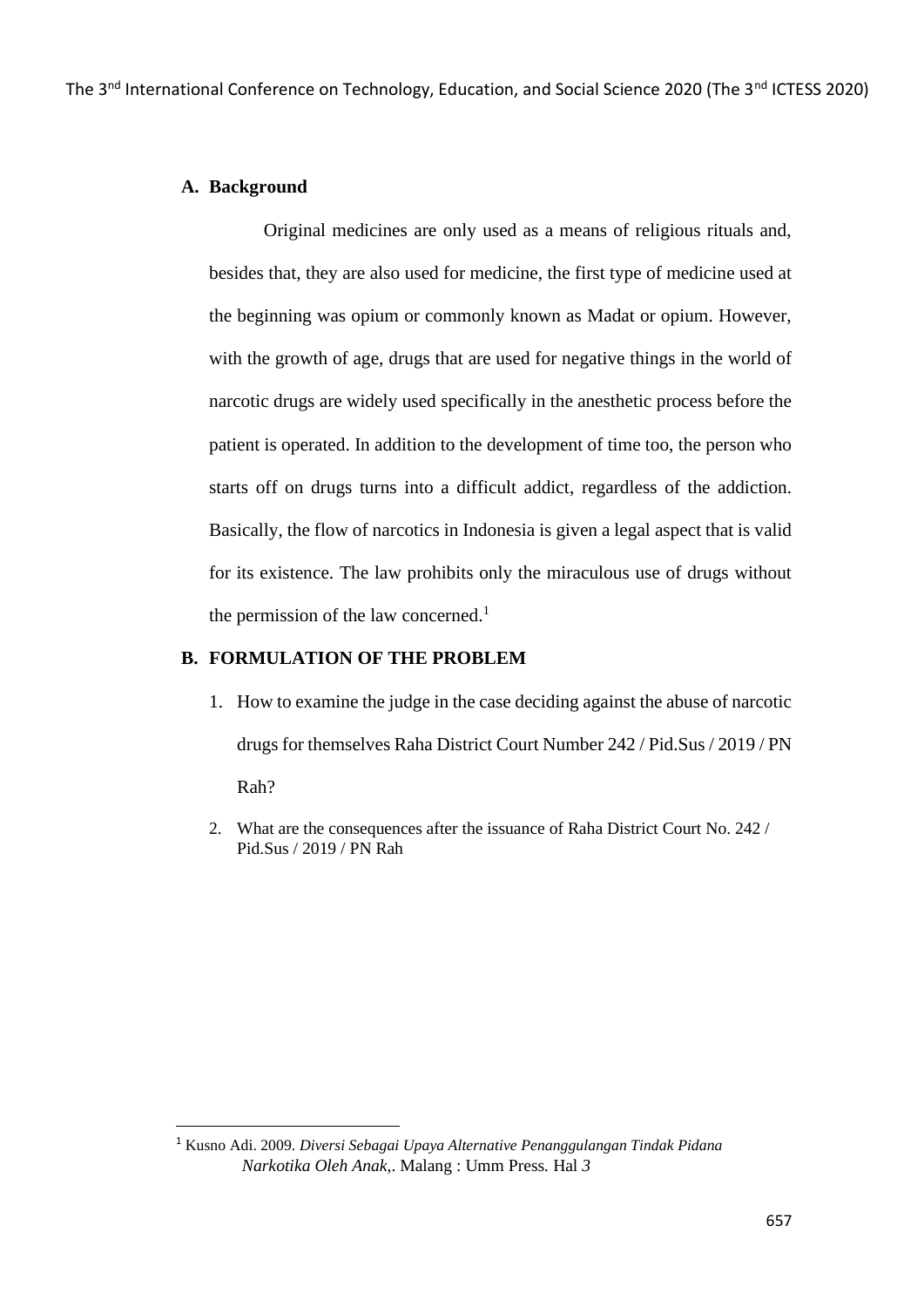### **C. RESEARCH METHODS**

1. Types of Research

This type of research in law writing is normative research, namely research using secondary data which includes primary legal materials, secondary legal materials and tertiary legal materials.<sup>2</sup>

2. The Nature of Research

The nature of this research is to look for descriptive meanings that describe certain objects and explain things related or systematically to describe the facts or characteristics of certain populations in certain areas and certain facts. 3

- 3. Data Sources
	- 1) Primary Legal Materials
		- a) Book of civil law
		- b) Procedures for the Jenayah Law Book
		- c) Law No. 35 of 2009 regarding narcotics
	- 2) Secondary Law Materials

Secondary law documents used are in the form of all law publications that are not official law documents. Secondary law document materials provide instructions or explanation of the primary law documents. The main law documents used in this thesis are books, journals, theses, documents, websites, and expert opinions (doctrines) related to drug abuse crimes.

<sup>2</sup> Peter Mahmud Marzuki. 2011. *Penelitian Hukum*. Jakarta : Kencana. Hal 55-56.

<sup>3</sup> Sarifuddin Azwar. 1998. *Metode Penelitian*. Yogyakarta: Pustaka Pelajar. Hal. 7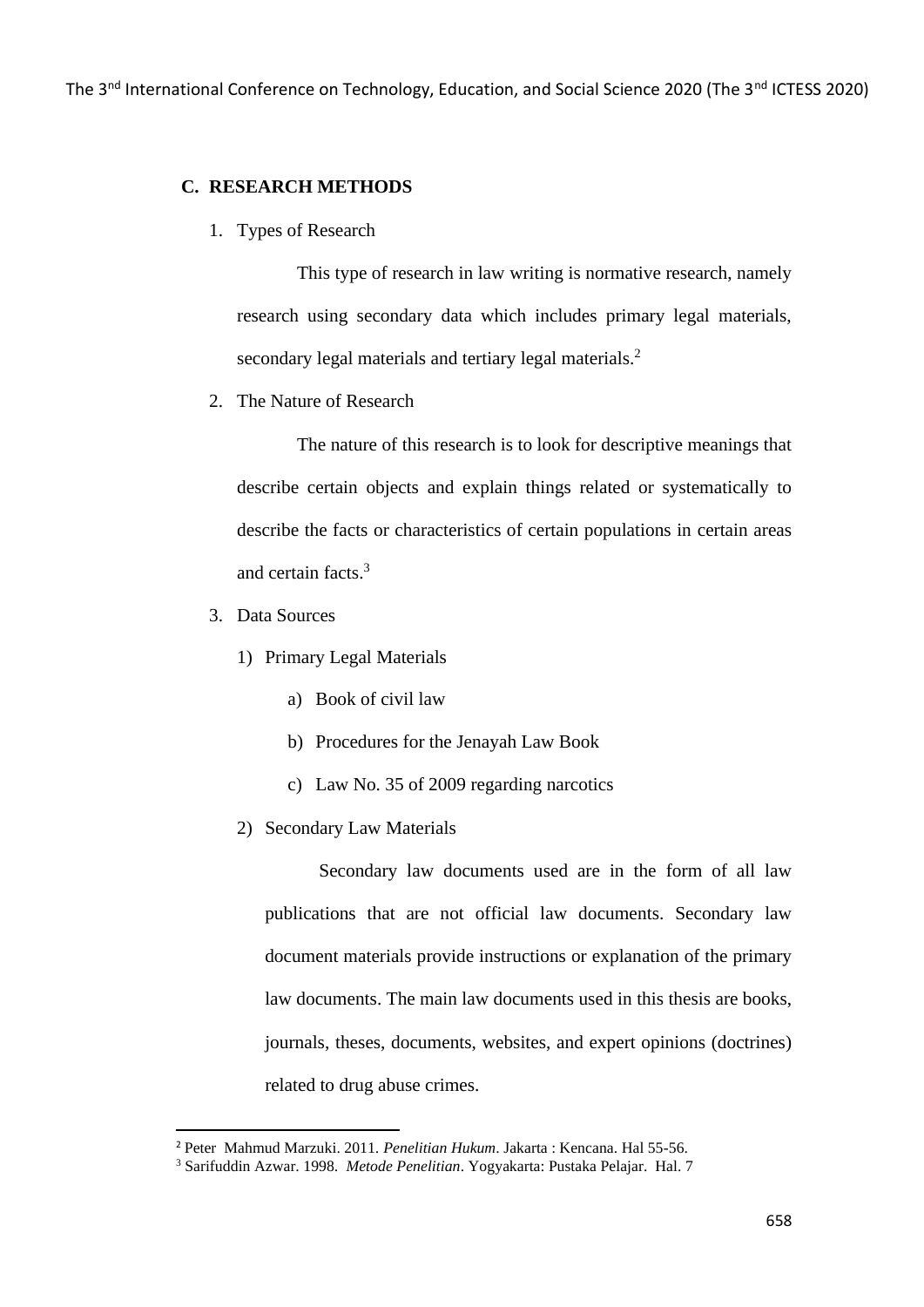3) Tertiary Law Materials

Tertiary Law Materials, are materials that provide guidance and explanation for primary and secondary law; examples are dictionaries, encyclopedias, cumulative indexes and so on.

4. Method of collecting data

Tertiary legal materials, namely materials that provide guidance and explanation of primary and secondary laws; for example, dictionaries, encyclopedias, cumulative indexes, etc.

5. Data analysis method

Collecting data for this article, the author uses secondary data through literature studies to learn that primary law and secondary law are used to obtain data relating to the drafting of this law.

### **A. THE RESULT OF RESEARCH AND DISCUSSION**

1. **Judges' Considerations in Deciding on Cases of Narcotics Abuse for Theirself in the Raha District Court Decision Number 242 / Pid.Sus / 2019 / PN Rah**

Review of the judge's verdict on criminal decency in case No. 242 / Pid.Sus / 2019 yang fit / PN Rah as judge before deciding to use the main office or branch or first subsidiary illustrates the elements of the three (3) costs of bearing the following inscriptions:

a. Primary indictment

Article 114 paragraph (1) of Law Number 35 of 2009 concerning Narcotics, the elements of which are as follows: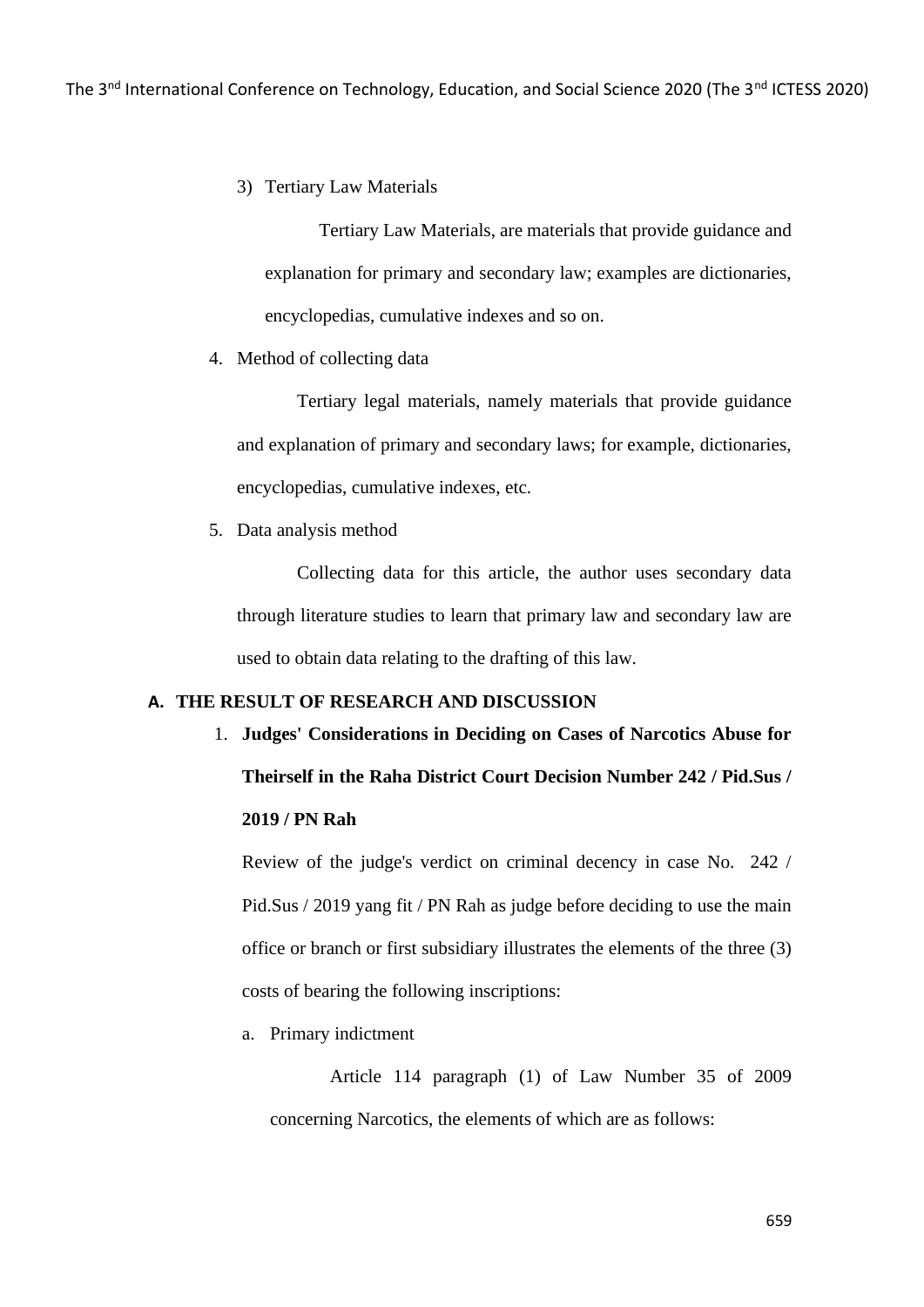- Each person
- Without an illegal power or offer for sale, sale, purchase, intermediary acceptance in the sale and purchase, exchange, collection of Orda presented me amazing;
- b. Subsidair indictment

Article 112 paragraph (1) of Law Number 35 of 2009 concerning Narcotics, the elements of which are as follows:

- Each person;
- Without rights or against the law owning, keeping, controlling, or providing Narcotics Category I are not plants;
- c. The indictment is more subsidiary

Case 127 (1) Letter A Deed No. 35 of 2009 Regarding Narcotics, the elements are "every collection of narcotics abuse for myself".

# **2. Legal consequences that occurred after the issuance of the Raha District Court Decision Number 242 / Pid.Sus / 2019 / PN Rah**

The legal consequence of the defendant's actions is rehabilitation at the BNN Rehabilitation Center for 3 - 6 months in accordance with Article 127 paragraph (1) letter a of Law Number 35 of 2009 concerning Narcotics and based on Recommendations on the Results of Assessment in Legal Process Number Rek / 1.072.a / VIII / Ka / Rh.00.00 / 2019 / BNNP.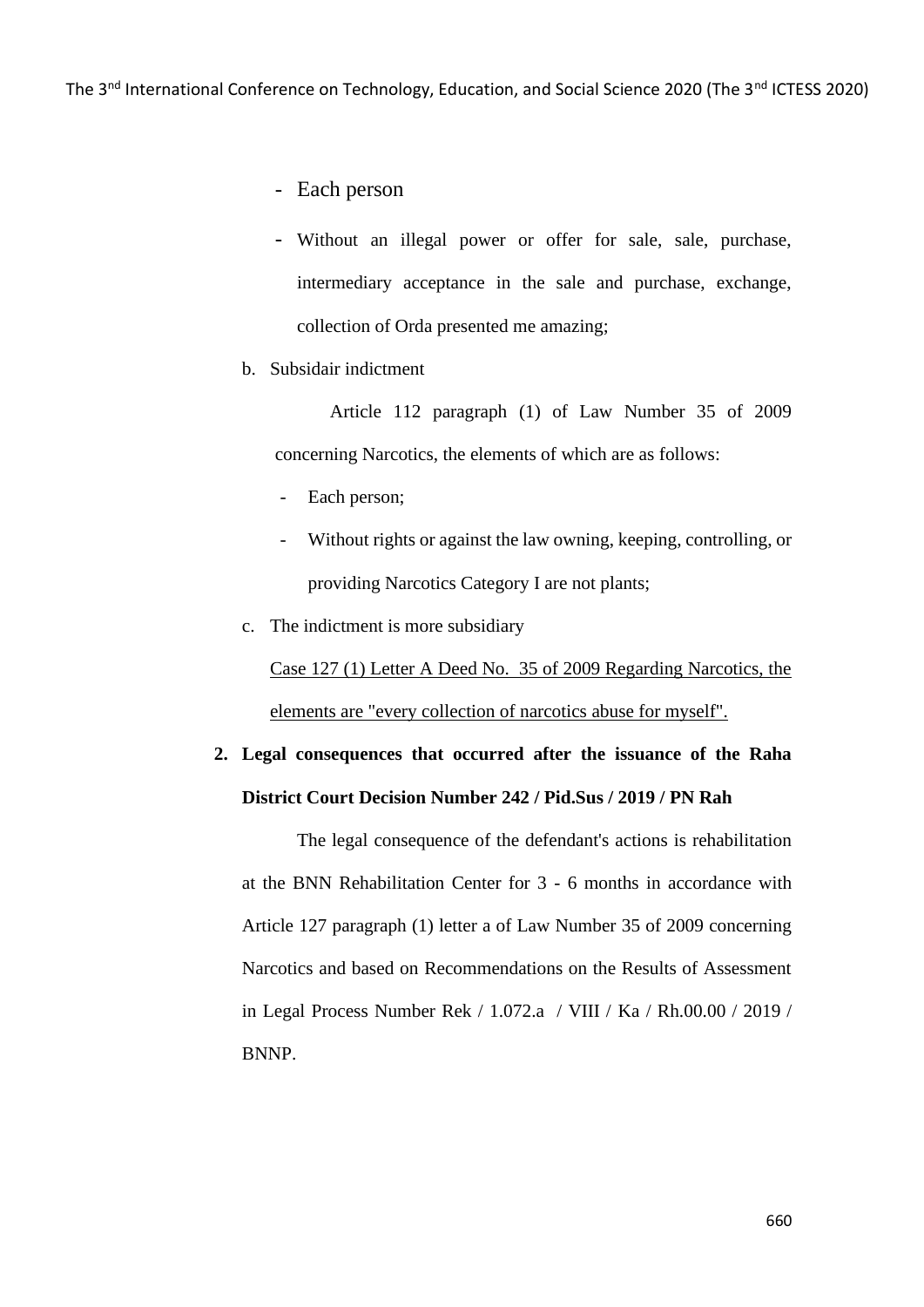### **D. CLOSING**

- 1. Conclusion
- **a. Judges' Considerations in Deciding on Case of Narcotics Abuse for Theirself in Raha District Court Decision Number 242 / Pid.Sus / 2019 / PN Rah**

The Judge's consideration in the case considers the elements of 3 (three) indictments for filling out the senior prosecutor that the elements of Article 114 paragraph (1) of Law Number 35 Year 2009 concerning Narcotics. child fees that the elements of section 112 paragraph (1) of Law Number 35 of 2009 concerning Narcotics and acting costs are more alternative that the elements of Article 127 paragraph (1) letter of law Number 35 of 2009 concerning narcotics.

# **b. Legal consequences that occurred after the issuance of the Raha District Court Decision Number 242 / Pid.Sus / 2019 / PN Rah**

The legal consequence of the defendant's actions was rehabilitation at the BNN Rehabilitation Center for 3 - 6 months in accordance with Article 127 paragraph (1) UU Number 35 of 2009 concerning Narcotics and based on the Recommendation of Assessment Results in Legal Process Account Number / 1.072. a / VIII / Ka / Rh.00.00 / 2019 / BNNP.

#### 2. Suggestion

a. The other judges should have followed what the judge in this case decided because people who are proven to have eradicated narcotics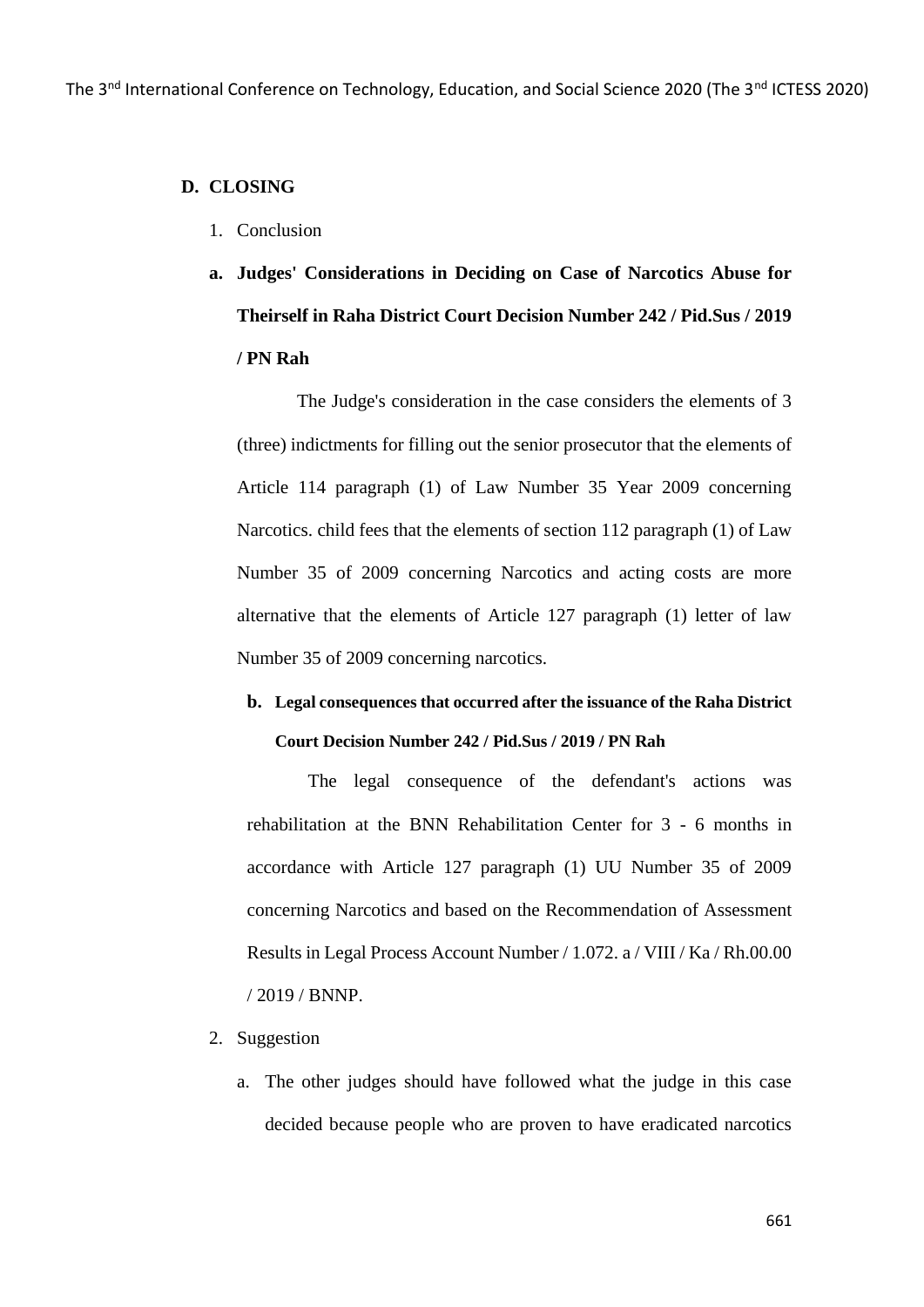should not be sentenced to prison but must be rehabilitated because if all narcotics abusers are in prison it is feared that there will be more development from users to becoming dealers as a result of the gathering of the abusers. with narcotics dealers.

- b. Defendants and people who do this kind of drug are asked not to repeat the act as it will be very dangerous for you and your family
- c. People should never try to use narcotics because besides being prohibited, narcotics can damage the body and can lead to dependence until death